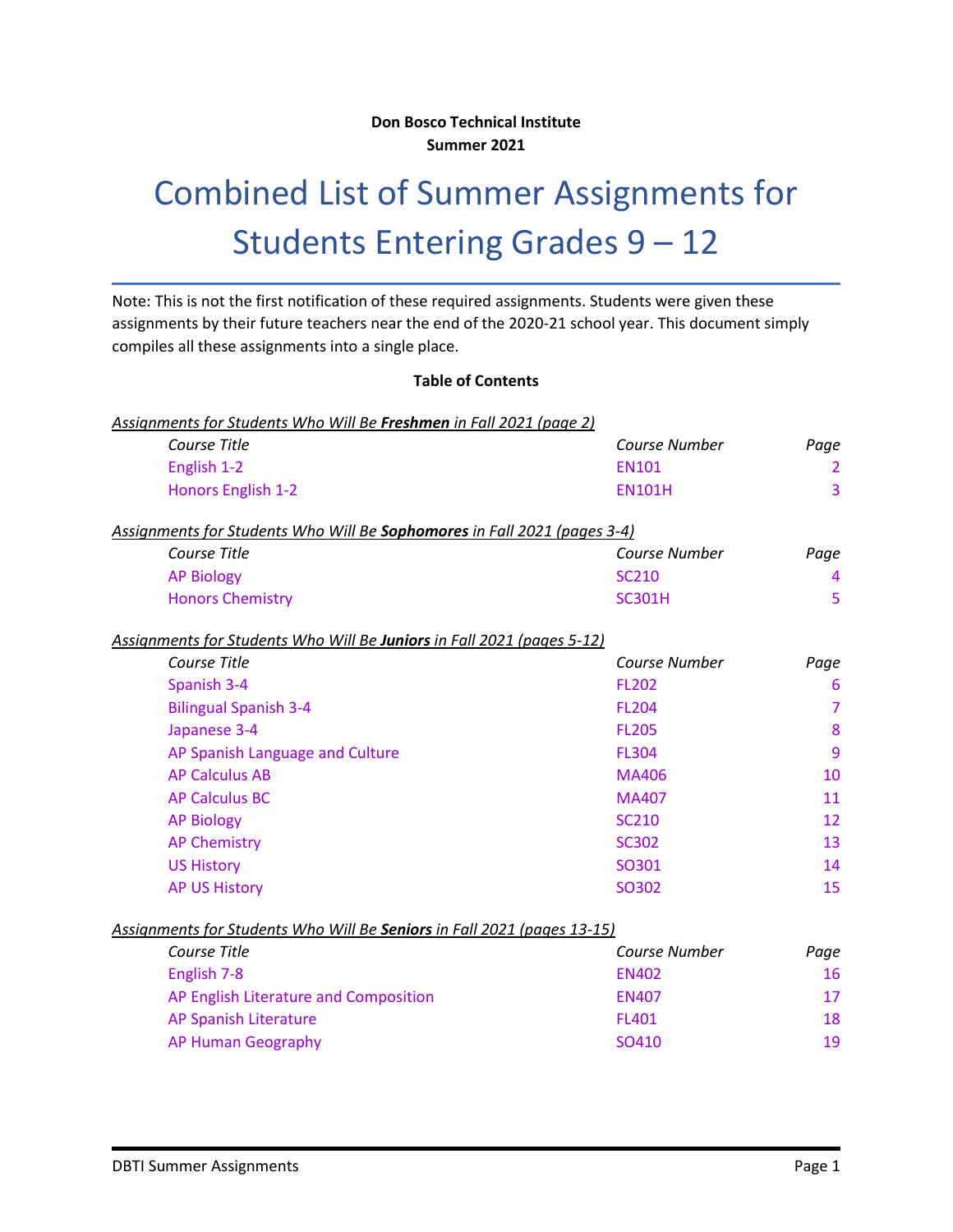<span id="page-1-0"></span>**FRESHMEN in FALL 2021 Course & Course Number: English 1-2 (EN101) Instructor(s): Mr. Alex Ortiz E-mail Addresses: [aortiz@boscotech.edu](about:blank)**

Purchase and read the following book(s)

 *Farenheit 451* by Ray Bradbury (ISBN-13: 9781451673319)

The ISBN number above is for the paperback version, but this is only provided for reference. Any version of these books can be purchased, or loaned from a library, including e-books and audiobooks. Ebooks are a particularly good option if you are worried about shipping delays.

Upon returning in Fall 2021, students will be given assignments on these readings. Please prepare accordingly.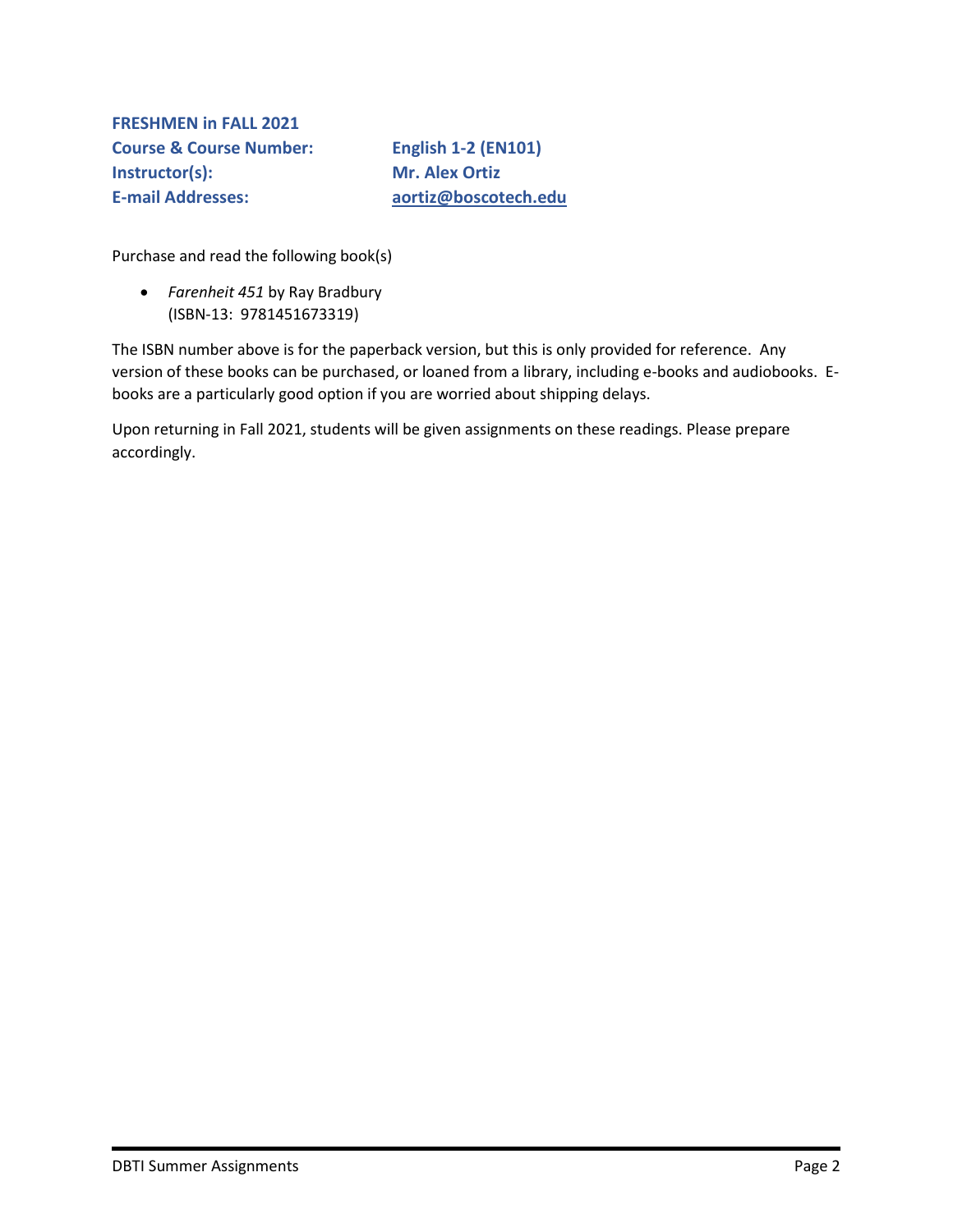**FRESHMEN in FALL 2021 Instructor(s): Mr. Gonzalez** 

**Course & Course Number: Honors English 1-2 (EN101H) E-mail Addresses: [ggonzalez@boscotech.edu](about:blank)**

Purchase and read the following book(s)

 *Scott Pilgrim, Vol. 1: Scott Pilgrim's Precious Little Life* by Bryan Lee O'Malley (ISBN-13: 9781932664089)

The ISBN number above is for the paperback version, but this is only provided for reference. Any version of these books can be purchased, or loaned from a library, including e-books and audiobooks. Ebooks are a particularly good option if you are worried about shipping delays.

Upon returning in Fall 2021, students will be given assignments on these readings. Please prepare accordingly.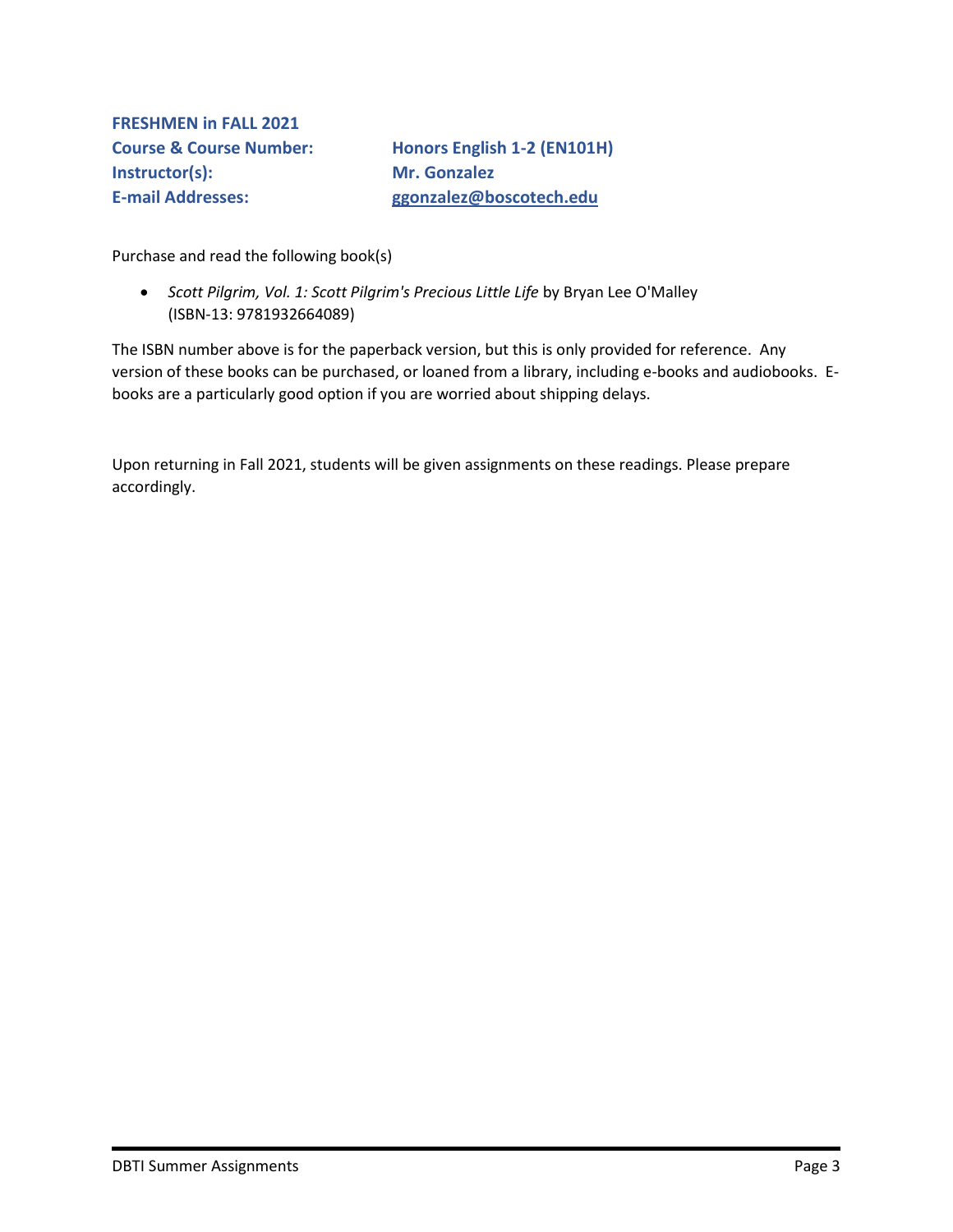<span id="page-3-0"></span>**SOPHOMORES in FALL 2021 Course & Course Number: AP Biology (SC210) Instructor(s):** Mr. Rodriguez

**E-mail Addresses: [rrodriguez@boscotech.edu](about:blank)**

There is a document on [http://dbti-tom.weebly.com/dbti-summer-assigments.html](about:blank) in the section for this class. Please download it and complete it. The packet should take about 30 – 40 hours to complete. It requires the internet access and a device with a camera (like a smartphone or tablet).

Part of this packet requires reading chapters 1 – 3 of the textbook. Scans of these chapters are posted on the website listed above, along with the work packet. You are still expected to buy the textbook and have it ready by day 1.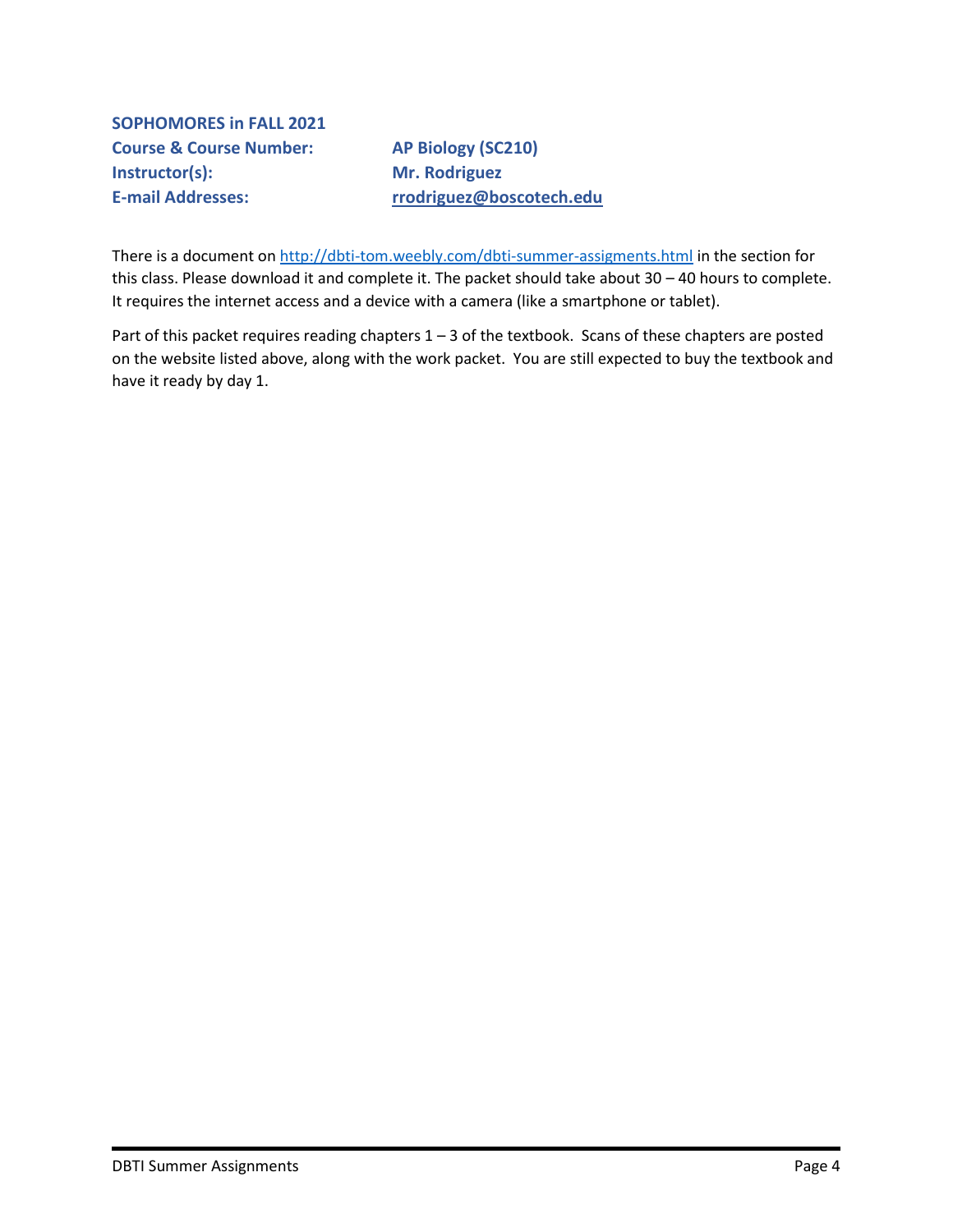# <span id="page-4-0"></span>**SOPHOMORES in FALL 2021 Instructor(s): Ms. Dobashi**

**Course & Course Number: Honors Chemistry (SC301H) E-mail Addresses: [cdobashi@boscotech.edu](about:blank)**

There are four documents on [http://dbti-tom.weebly.com/dbti-summer-assigments.html](about:blank) in the section for this class: an Information Packet, a Work Packet Cover Sheet, a Work Packet, and a set of Flashcards.

- Print all four documents
	- $\circ$  Please note that some files contain the text "2016" or "2017." These are the correct documents, and they should still be used this summer in spite of the incorrect year.
- Read the Work Packet Cover Sheet
	- o Read and sign the Integrity Statement
	- o Use the checklist to make sure you have all of the relevant documents
- Staple the Work Packet Cover Sheet on top of the Work Packet (do NOT attach the Information Packet)
- Read the Information Packet
- Use the content in the Information Packet to answer the questions in the Work Packet
- Use the flashcards or another method to memorize the names and abbreviations for the first 20 elements.

On the first day of class, the Work Packet will be collected and there will be a quiz on all of the summer materials.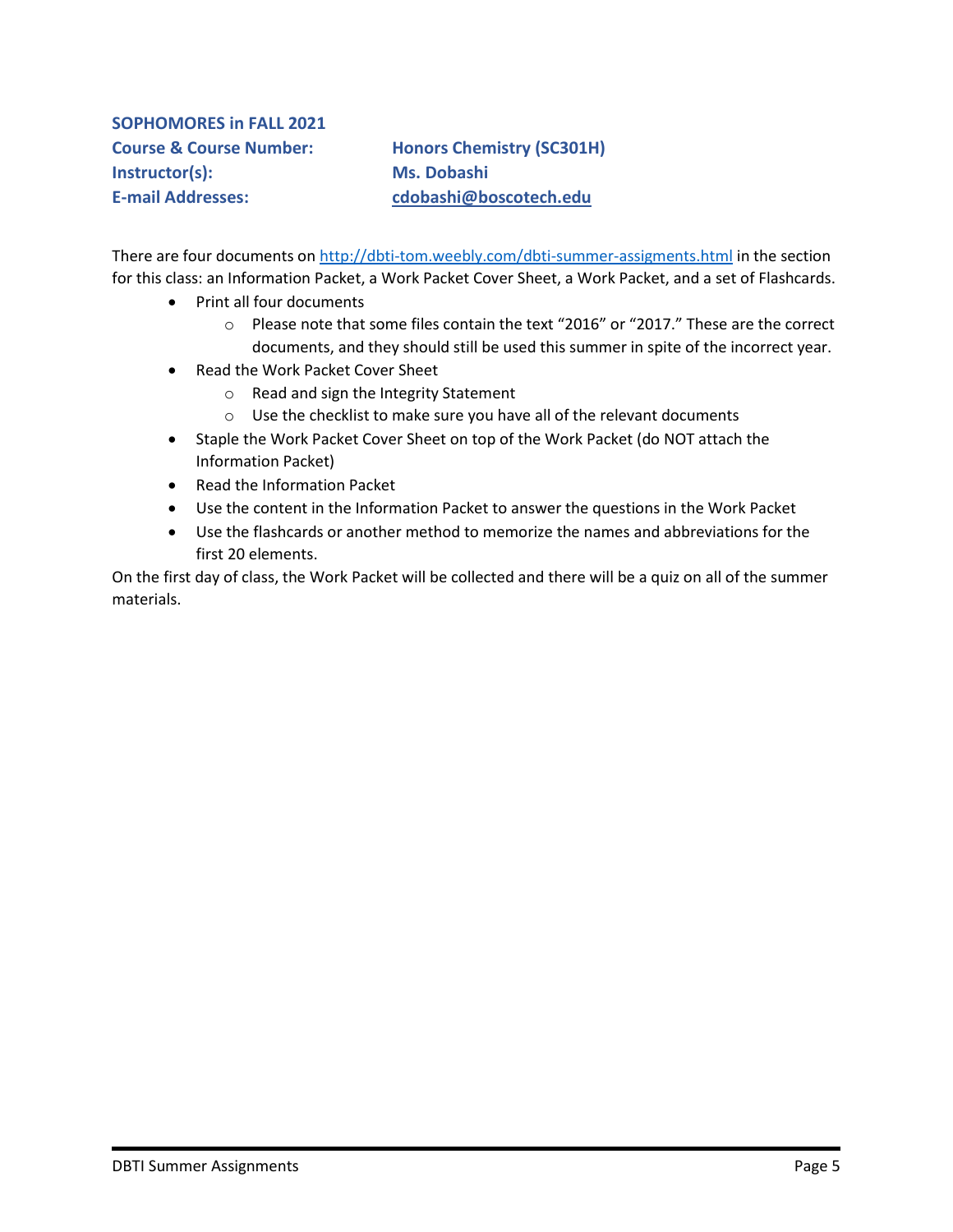<span id="page-5-0"></span>**JUNIORS in FALL 2021 Course & Course Number: Spanish 3-4 (FL202) Instructor(s): Dr. Schmeisser E-mail Addresses: [cschmeisser@boscotech.edu](about:blank)**

The summer assignment for this class has two parts:

- 1) At the end of the school year, each student was given a list of verbs, including English translations and Spanish conjugations of those verbs. Please study this list.
- 2) Read "HISTORIA DE UNA GAVIOTA Y DEL GATO QUE LE ENSEÑÓ A VOLAR" by Luis Sepúlveda. [https://bibliodar.files.wordpress.com/2014/06/historiadelagaviotayelgato.pdf.](https://bibliodar.files.wordpress.com/2014/06/historiadelagaviotayelgato.pdf) This is a 75 page book.

Expect a quiz on both items on the second day of class.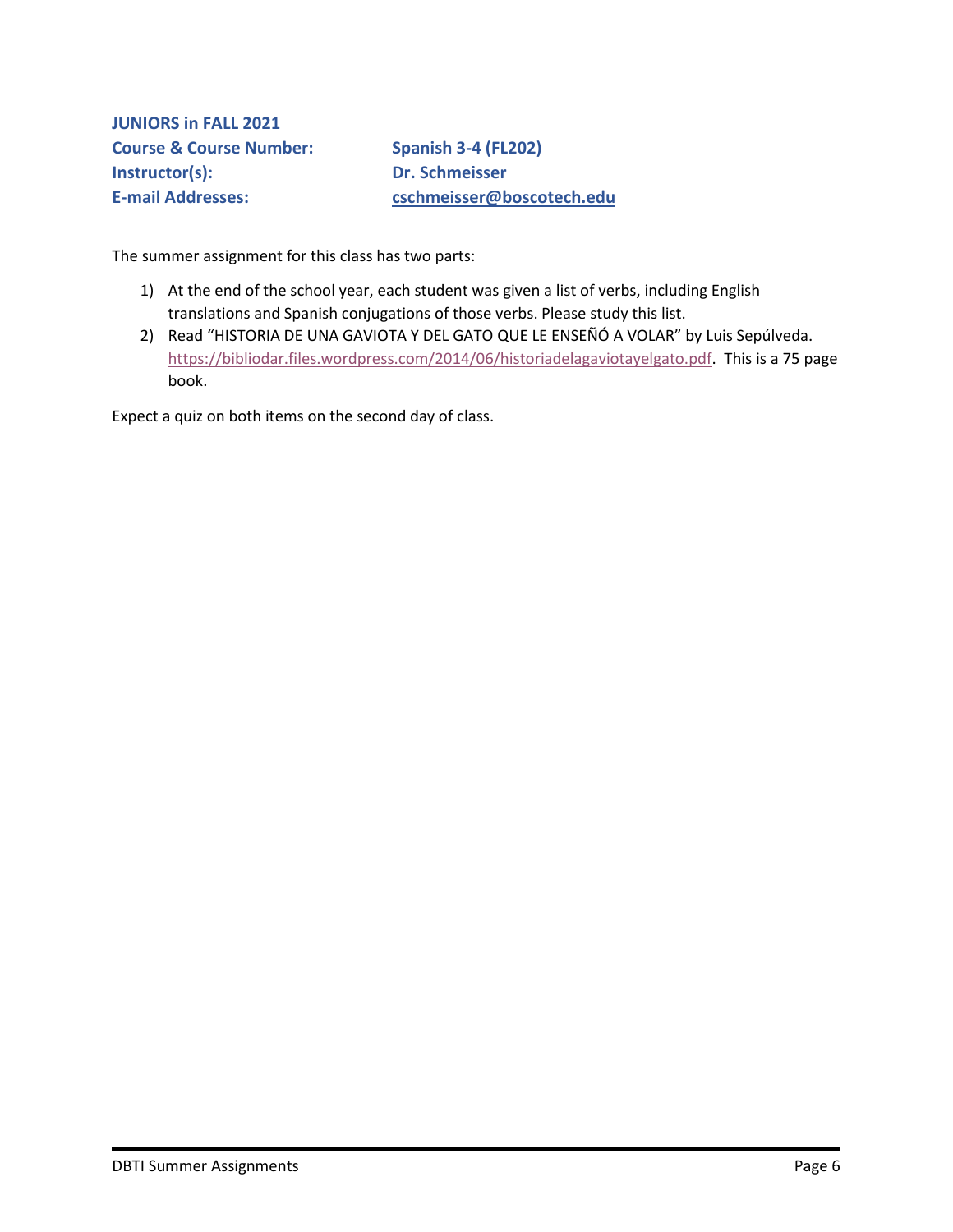<span id="page-6-0"></span>**JUNIORS in FALL 2021 Instructor(s): Mr. Ramirez** 

**Course & Course Number: Bilingual Spanish 3-4 (FL204) E-mail Addresses: [mramirez@boscotech.edu](about:blank)**

"Escribe/Di algo": You will read 4 different articles from the link provided to you on our Summer Google Classroom site. For each article that you read over the summer you are to do an Escribe/Di algo, divided into 10 sections.

Designated due dates for the submission of these assignments are found on the aforementioned Summer Google Classroom site.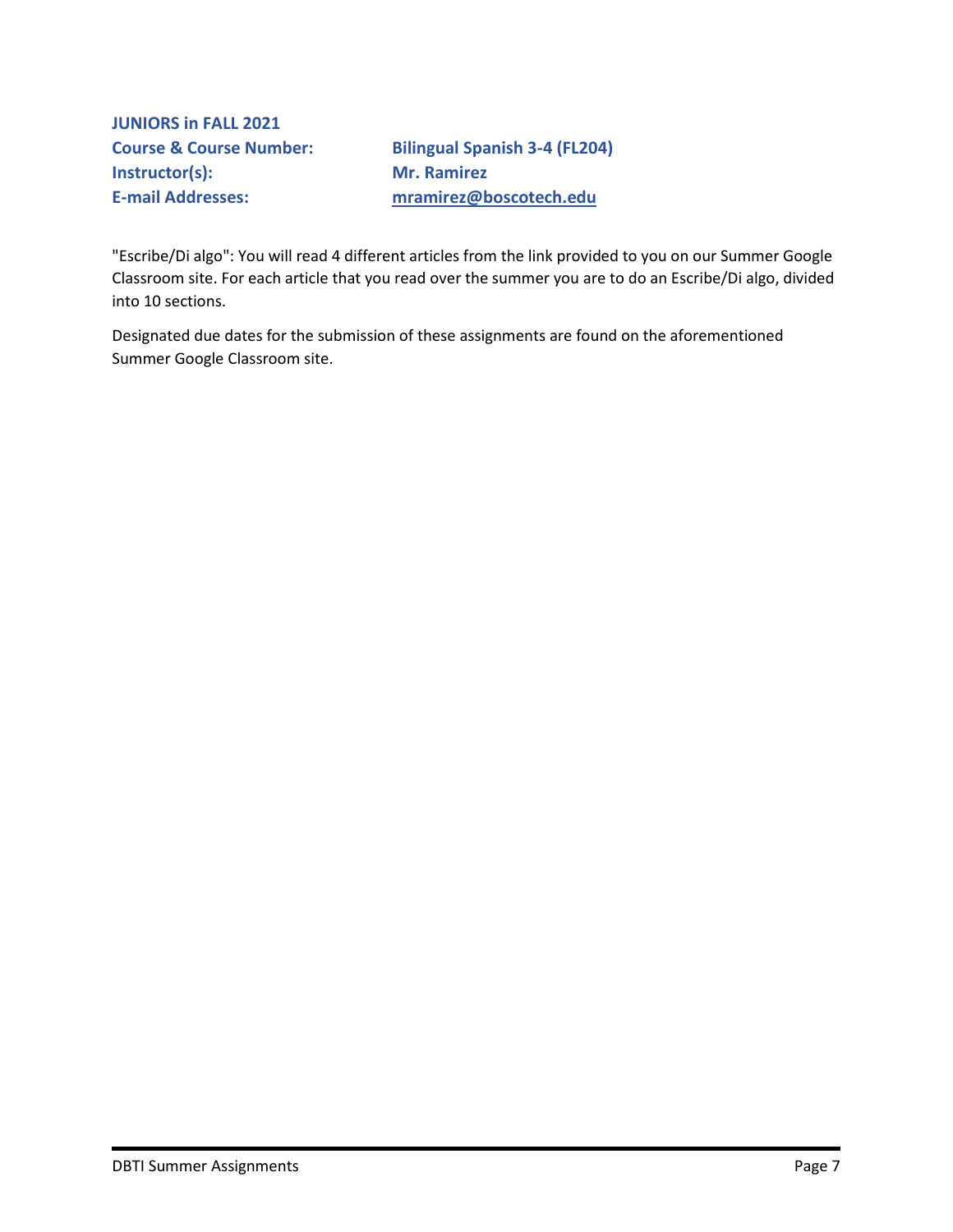<span id="page-7-0"></span>**JUNIORS in FALL 2021 Course & Course Number: Japanese 3-4 (FL205) Instructor(s): Ms. Rowe E-mail Addresses: [rrowe@boscotech.edu](about:blank)**

## **Summer (Exciting) Assignment for Juniors going to Japanese II**

The purpose of this assignment is to enhance your knowledge of Japanese culture as well as to review what you learned in Japanese 1. Please complete **an Assignment** and submit the written part on the first day of Jpn2 class.

### **Assignment**

Visit the following site and find 4 favorite topics (from more than 130 videos): Each video is about 3 - 5 minutes. You may watch it in English.

**Visit[: http://web-japan.org/jvt/](http://web-japan.org/jvt/) ---- "Japan Video Topic"**

What to do:

- 1) Choose 4 favorite topic videos from the list of more than 130 videos.
- 2) Watch 4 videos
- 3) Write **4 interesting facts** from each video and brief comments for each video. You can write it in English (1 page all together), but use as much Japanese vocabulary as you can. Write a title in Japanese (hiragana, katakana, or kanji).

If you have any questions, please email Sensei a[t rrowe@boscotrech.edu.](about:blank)

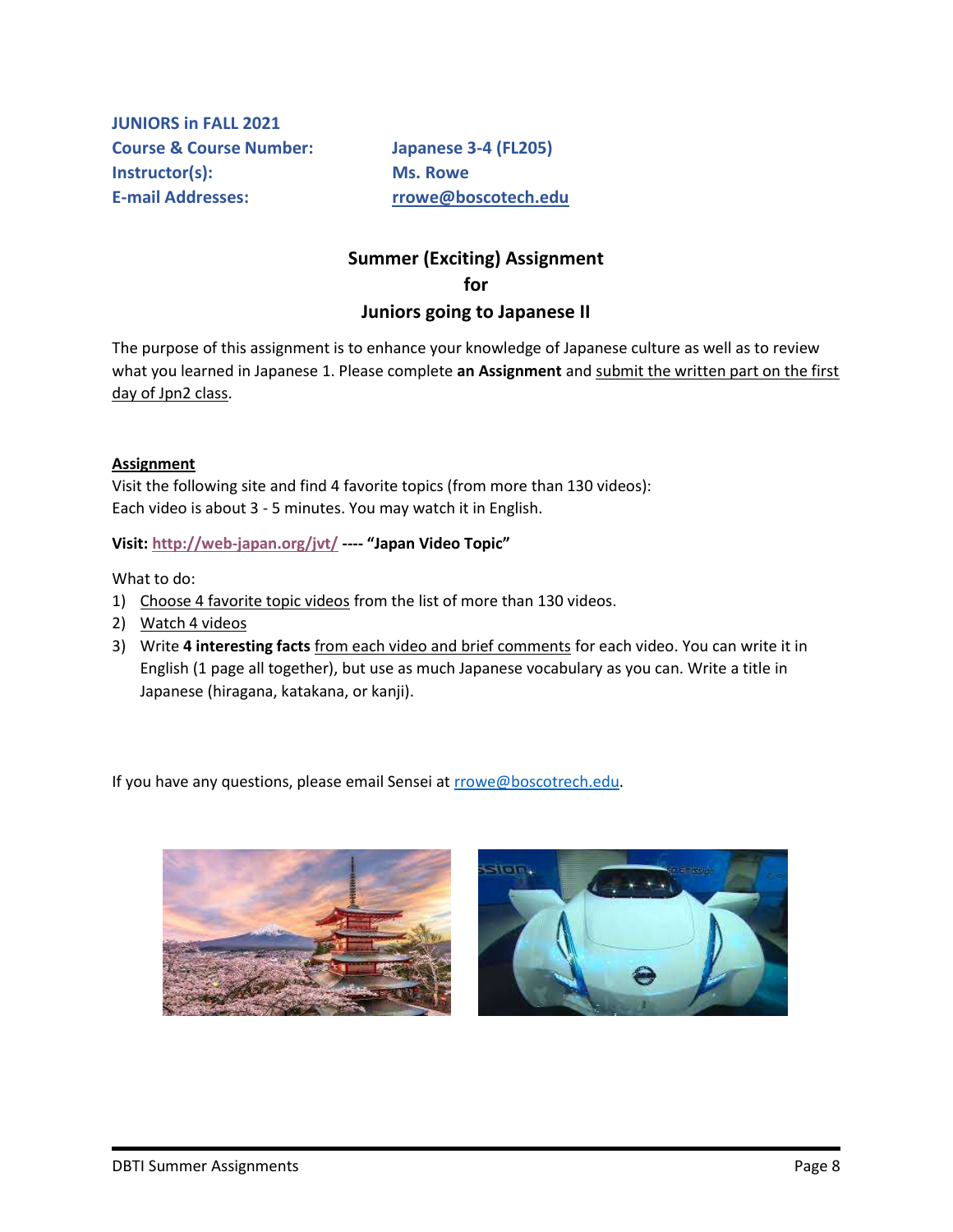<span id="page-8-0"></span>**JUNIORS in FALL 2021 Instructor(s): Mr. Ramirez E-mail Addresses: [mramirez@boscotech.edu](about:blank)**

**Course & Course Number: AP Spanish Language and Culture (FL304)**

Listen to 5 podcasts based on cultural topics from different Spanish-speaking countries and for each summarize, list problematic vocabulary, find and list their translations, and describe something interesting that you learned from listening to the podcast.

Documentation forms and podcast links are available on our Summer Google Classroom site where you will also find the due dates for each assignment.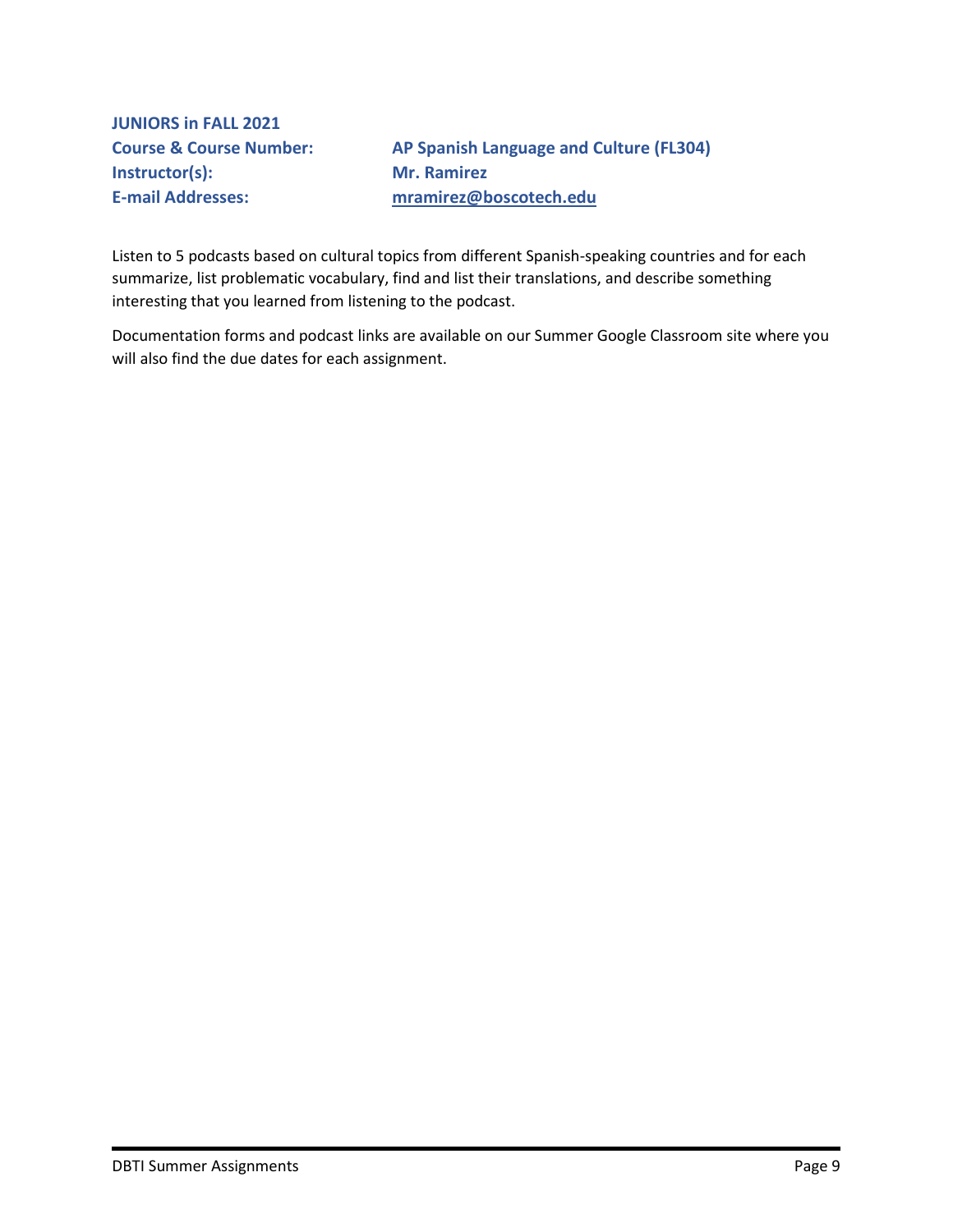<span id="page-9-0"></span>**JUNIORS in FALL 2021 Course & Course Number: AP Calculus AB (MA406) Instructor(s): Mr. Burniston** 

**E-mail Addresses: [mburniston@boscotech.edu](about:blank)**

Mr. Burniston distributed copies of a packet titled "AP Calculus AB: Summer Calculus-Readiness Packet." Additional copies are posted at [http://dbti-tom.weebly.com/dbti-summer-assigments.html.](about:blank) Estimated time to complete this packet is 10 hours (longer if you need to practice your lower-level math skills). This packet is due on the first day of school.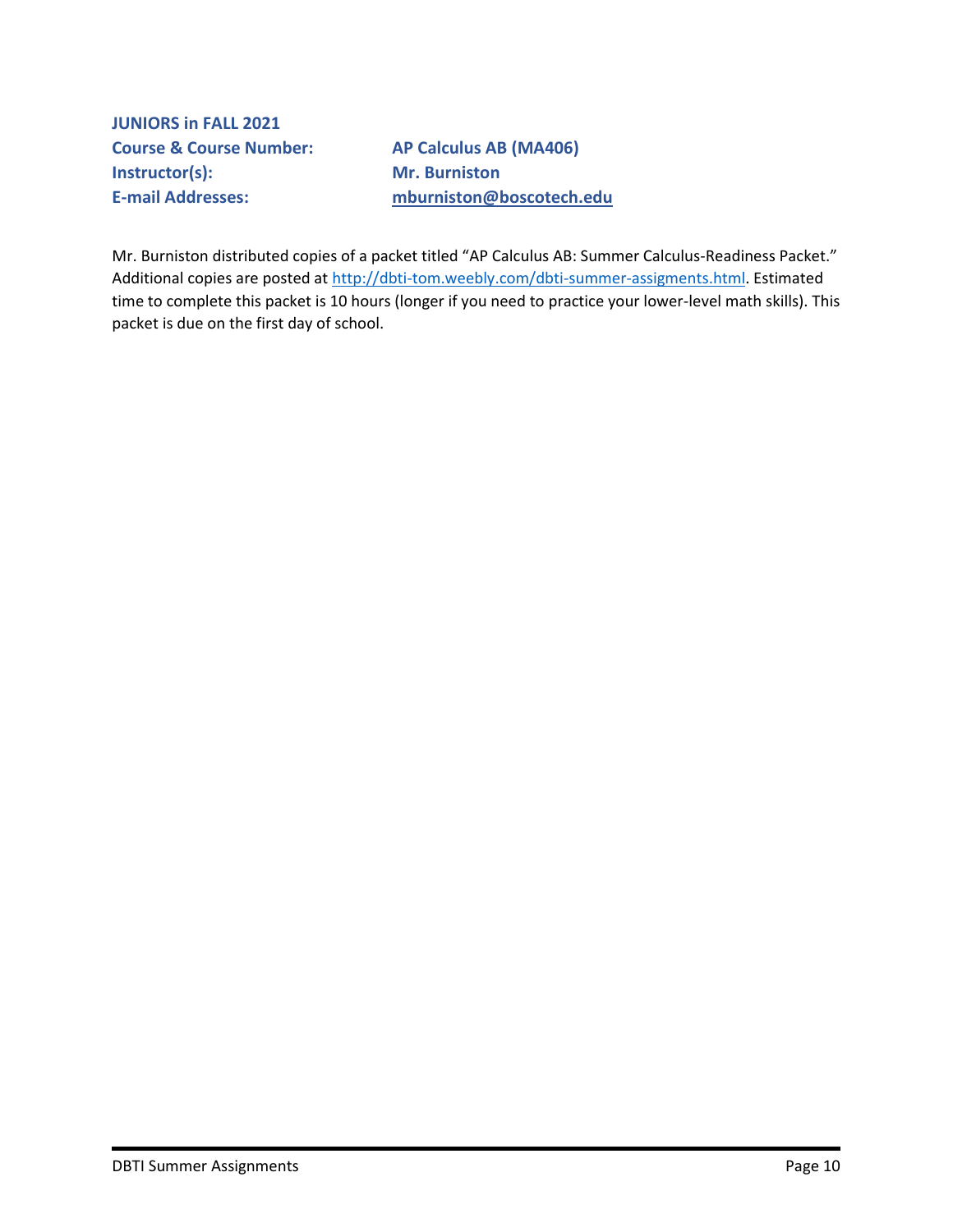<span id="page-10-0"></span>**JUNIORS in FALL 2021 Course & Course Number: AP Calculus BC (MA407) Instructor(s): Mr. Burniston** 

**E-mail Addresses: [mburniston@boscotech.edu](about:blank)**

Mr. Burniston distributed copies of a packet titled "AP Calculus BC: Summer Calculus-Readiness Packet." Additional copies are posted at [http://dbti-tom.weebly.com/dbti-summer-assigments.html.](about:blank) Estimated time to complete this packet is 10 hours (longer if you need to practice your lower-level math skills). This packet is due on the first day of school.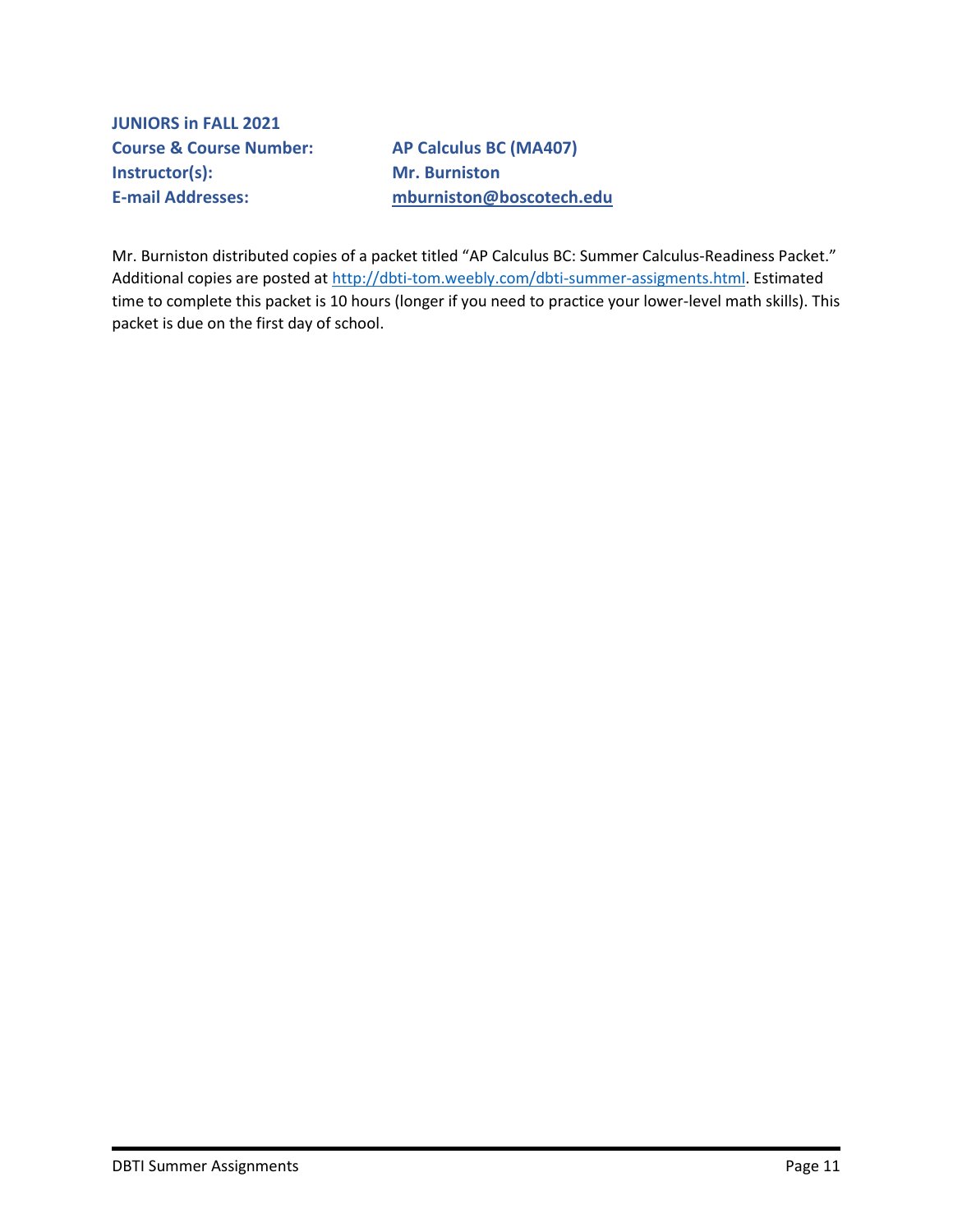<span id="page-11-0"></span>**JUNIORS in FALL 2021 Course & Course Number: AP Biology (SC210) Instructor(s):** Mr. Rodriguez

**E-mail Addresses: [rrodriguez@boscotech.edu](about:blank)**

There is a document on [http://dbti-tom.weebly.com/dbti-summer-assigments.html](about:blank) in the section for this class. Please download it and complete it. The packet should take about 30 – 40 hours to complete. It requires the internet access and a device with a camera (like a smartphone or tablet).

Part of this packet requires reading chapters 1 – 3 of the textbook. Scans of these chapters are posted on the website listed above, along with the work packet. You are still expected to buy the textbook and have it ready by day 1.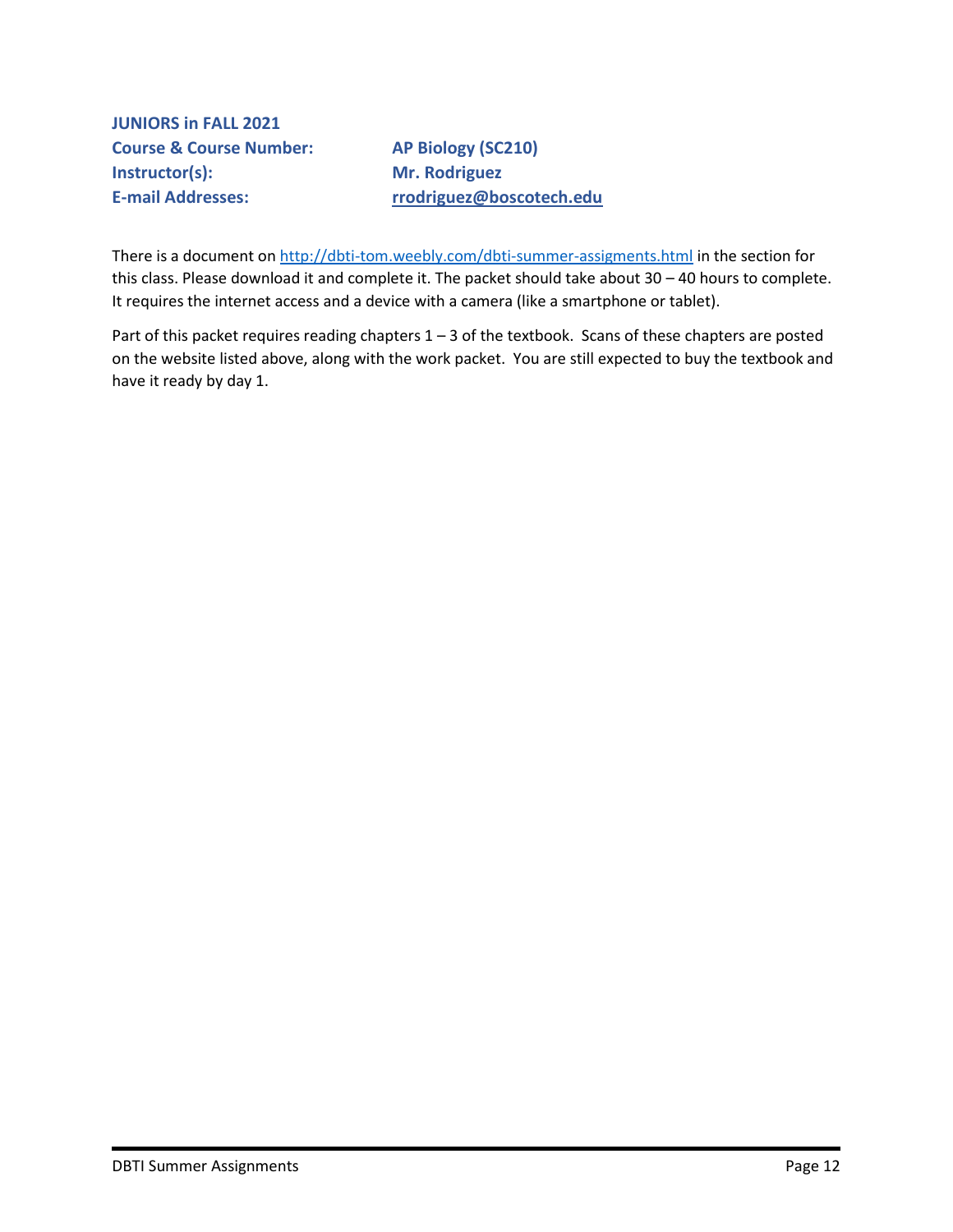<span id="page-12-0"></span>**JUNIORS in FALL 2021 Course & Course Number: AP Chemistry (SC302) Instructor(s): Ms. Dobashi E-mail Addresses: [cdobashi@boscotech.edu](about:blank)**

There are three documents on [http://dbti-tom.weebly.com/dbti-summer-assigments.html](about:blank) in the section for this class: Ions Flashcards, Elements Flashcards, and a Work Packet. Use your knowledge from Honors Chemistry to complete the Work Packet. Also memorize the contents of both sets of flashcards. Know how to use this content to name ionic compounds, binary molecular compounds, and acids (collectively called nomenclature).

- On the first day of class, the Work Packet will be collected.
- On the second day of class, there will be a quiz on the content of the Work Packet.
- There will be daily quizzes on nomenclature for at least the first month.
- Please note that some files are labeled "2016" or "2017." These are the correct documents, and they should still be used this summer in spite of the incorrect year.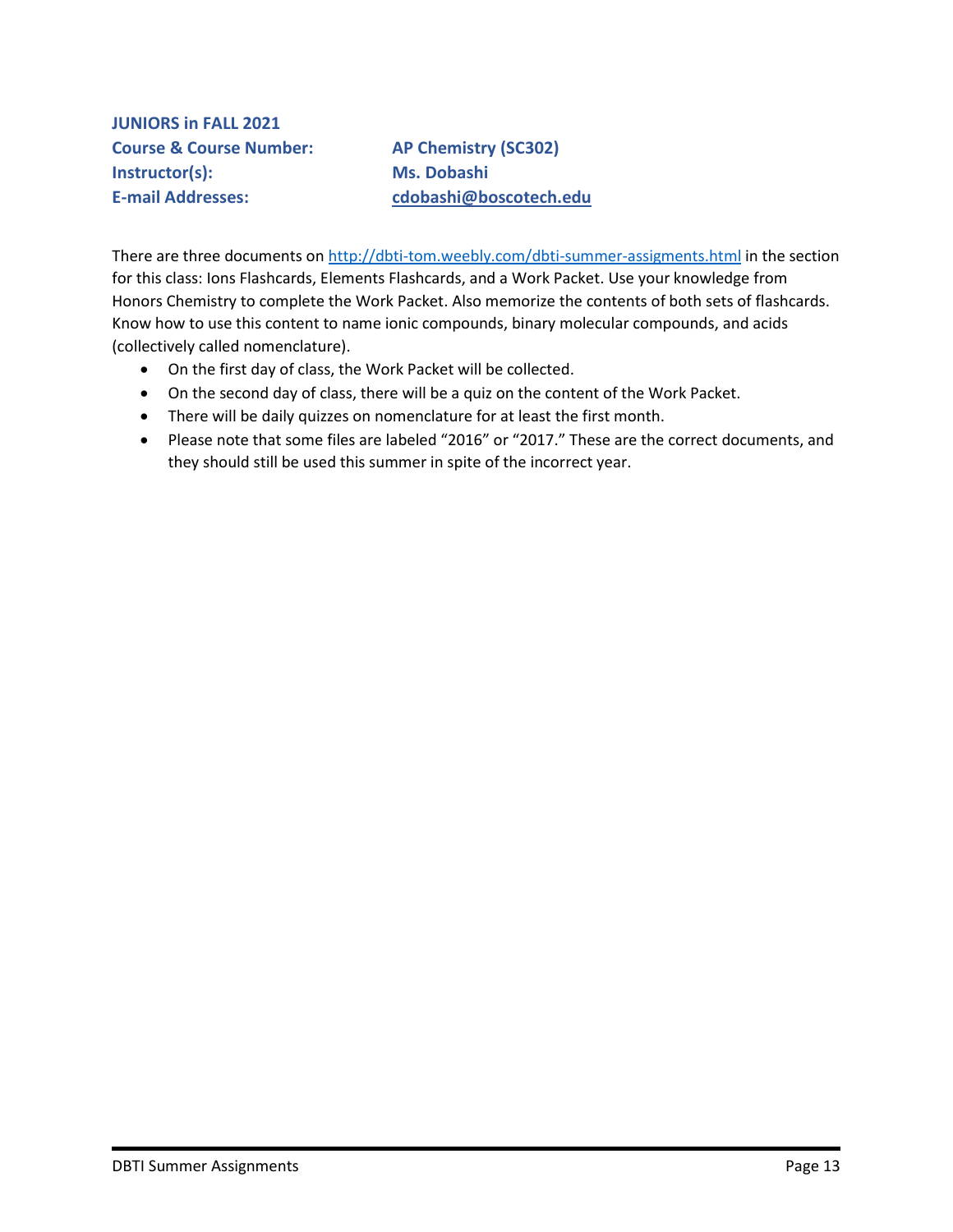**JUNIORS in FALL 2021 Course & Course Number: US History (SO301) Instructor(s): Mr. Williams E-mail Addresses: [ewilliams@boscotech.edu](about:blank)**

Please see the documents posted on [http://dbti-tom.weebly.com/dbti-summer-assigments.html.](about:blank) The assignment involves reading two short documents and answering an extensive series of questions on these documents.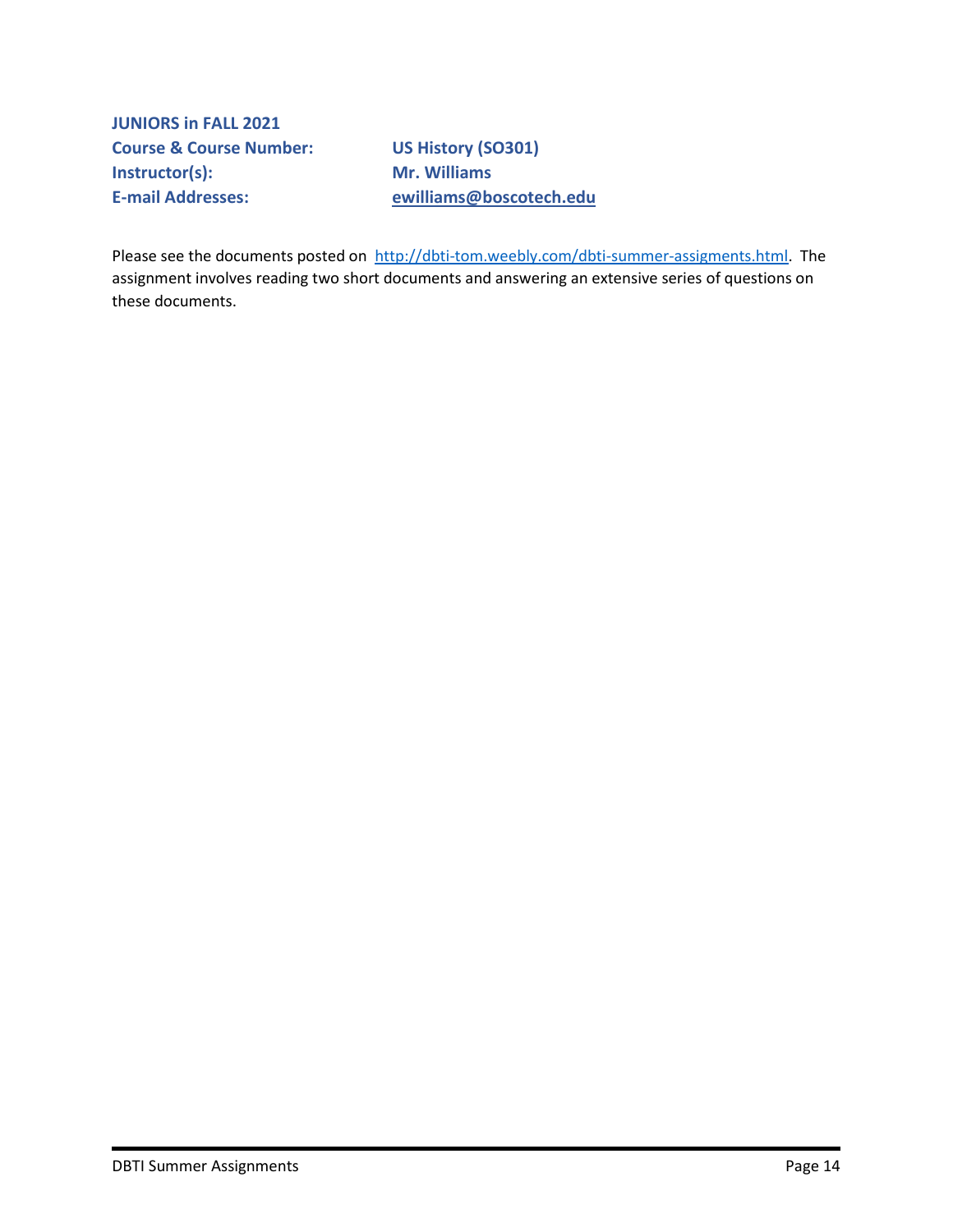**JUNIORS in FALL 2021 Course & Course Number: AP US History (SO302) Instructor(s): Mr. Williams** 

**E-mail Addresses: [ewilliams@boscotech.edu](about:blank)**

Please see the documents posted on [http://dbti-tom.weebly.com/dbti-summer-assigments.html.](about:blank) The assignment involves reading two short documents and answering an extensive series of questions on these documents.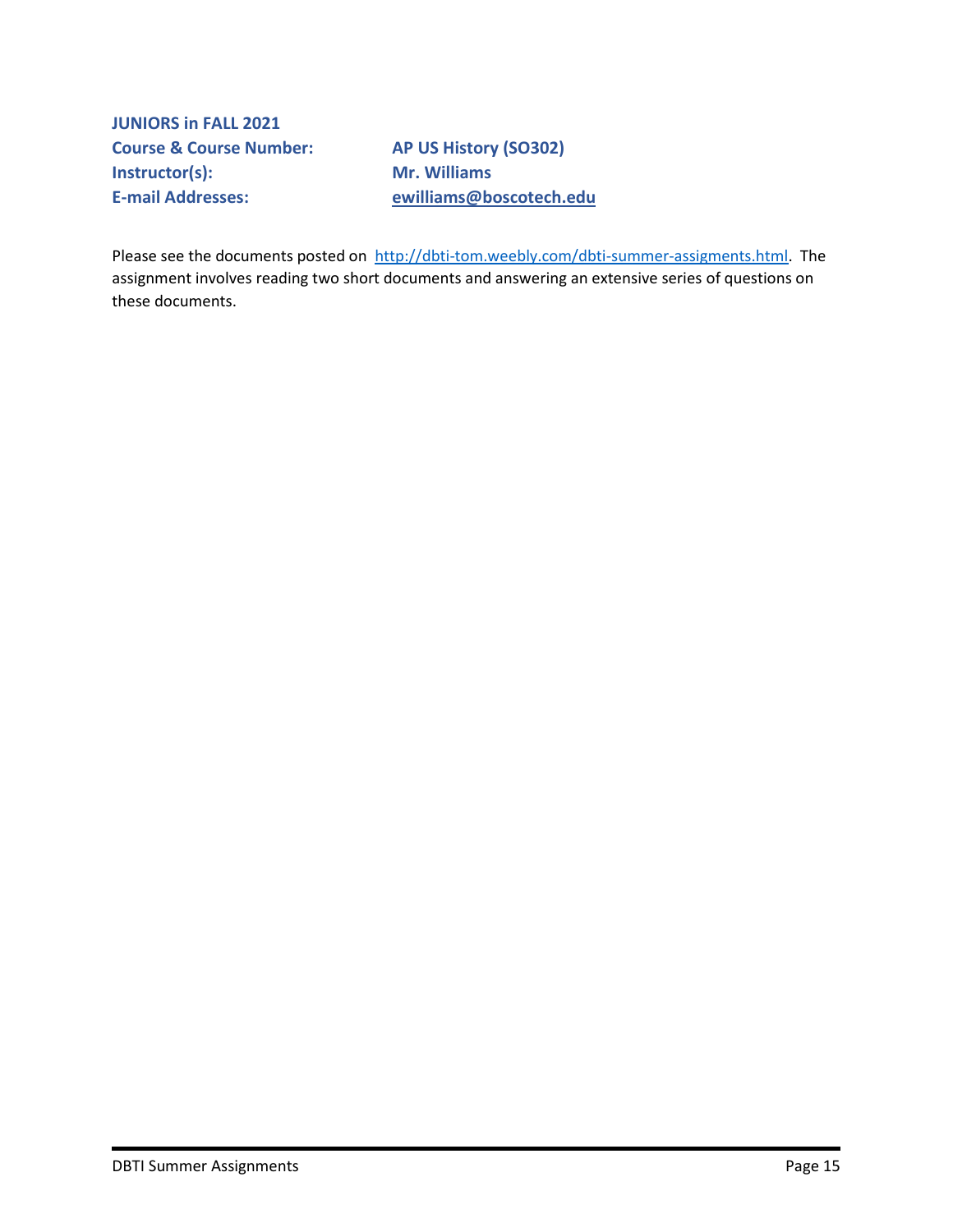<span id="page-15-0"></span>**SENIORS in FALL 2021 Course & Course Number: English 7-8 (EN402) Instructor(s): Mr. Gaba E-mail Addresses: [jgaba@boscotech.edu](about:blank)**

For summer reading this year, students are allowed to CHOOSE ONE OF THE 15 WORKS (FROM EITHER LIST) BELOW. The links in the list are to the paperback versions, but this is only provided for reference. Any version of these books can be purchased, or loaned from a library, including e-books and audiobooks. E-books are a particularly good option if you are worried about shipping delays.

Some of the works to be read and discussed may have adult language and/or situations. These books tackle some of the difficult life experiences that people, and sometimes our students, face every day substance abuse, racism, bullying, death, to name a few - and observe the consequences and results of such behavior. Any obscene or inappropriate language will not be uttered in the classroom, and the class discussion will focus on the problems and solutions to these themes.

These books are options. If a student reads one and is wary of the subject matter, then they can switch books to complete the summer reading assignment. There is a link to Amazon to read a book synopsis and purchase books for all the titles.

Upon returning in Fall 2021, students will be given assignments on these readings. Please prepare accordingly.

## Fiction

- *[And Then There Were None](https://www.amazon.com/Agatha-Christie-Mysteries-Collection-Paperback/dp/0062073478)* by Agatha Christie
- *[Slaughterhouse-Five](https://www.amazon.com/Slaughterhouse-Five-Novel-Modern-Library-Novels-dp-0385333846/dp/0385333846)* by Kurt Vonnegut
- *[The Curious Incident of a Dog in the Night-Time](https://www.amazon.com/Curious-Incident-Dog-Night-Time/dp/1400032717)* by Mark Haddon
- *[The Nickel Boys](https://www.amazon.com/Nickel-Boys-Novel-Colson-Whitehead/dp/0345804341)* by Colson Whitehead
- *[The Picture of Dorian Gray](https://www.amazon.com/Picture-Dorian-Stories-Signet-Classics/dp/0451530454)* by Oscar Wilde
- *[The Sun Also Rises](https://www.amazon.com/Sun-Also-Rises-Hemingway-Library/dp/1501121960)* by Ernest Hemingway
- *[The Things They Carried](https://www.amazon.com/Things-They-Carried-Tim-OBrien-dp-0618706410/dp/0618706410)* by Tim O'Brien
- *[The Time Machine](https://www.amazon.com/Time-Machine-H-G-Wells/dp/1688583521)* by H.G. Wells

#### Historical Graphic Novels

- *[Maus](https://www.amazon.com/Maus-Survivors-Father-Bleeds-History/dp/0394747232)* by Art Speigelman
- *[They Called Us Enemy](https://www.amazon.com/They-Called-Enemy-George-Takei/dp/1603094504)* by George Takei
- *[March](https://www.amazon.com/March-Book-One-John-Lewis/dp/1603093001)* by John Lewis (Book 1)
- *[Displacement](https://www.amazon.com/Displacement-Kiku-Hughes/dp/1250193532)* by Kiku Hughes
- *[American Born Chinese](https://www.amazon.com/American-Born-Chinese-Gene-Luen-ebook/dp/B07BZP5131)* by Gene Luen Yang
- *[Incognegro](https://www.amazon.com/Incognegro-Graphic-Mystery-Mat-Johnson/dp/1506705642)* by Mat Johnson
- *[Slaughterhouse-Five](https://www.amazon.com/Slaughterhouse-Five-Ryan-North/dp/1684156254)* by Kurt Vonnegut with Ryan North and Albert Monteys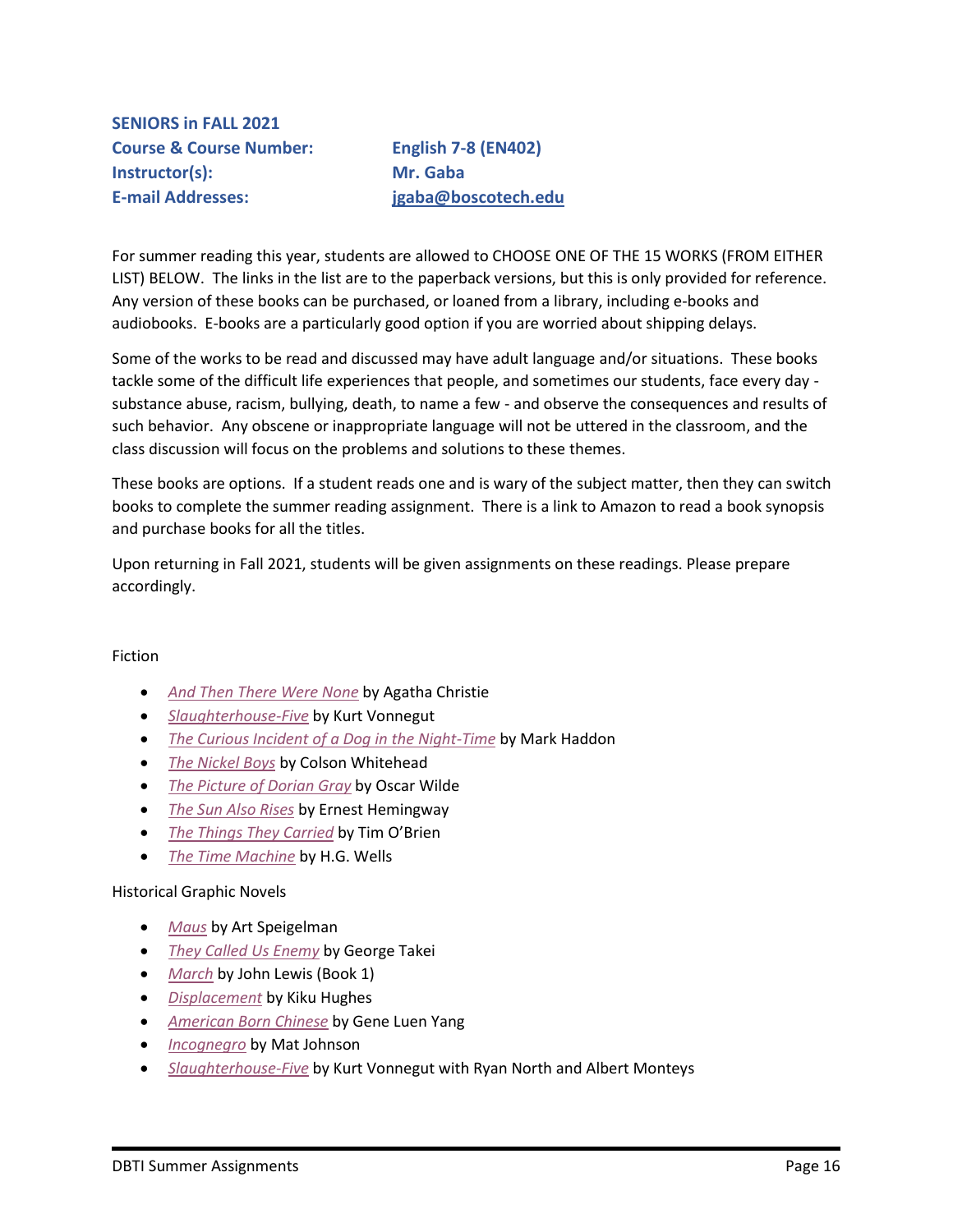<span id="page-16-0"></span>**SENIORS in FALL 2021 Instructor(s): Mr. Gaba E-mail Addresses: [jgaba@boscotech.edu](about:blank)**

**Course & Course Number: AP English Literature and Composition (EN407)**

For summer reading this year, students are allowed to CHOOSE ONE OF THE 9 WORKS FROM LIST BELOW. The links in the list are to the paperback versions, but this is only provided for reference. Any version of these books can be purchased, or loaned from a library, including e-books and audiobooks. Ebooks are a particularly good option if you are worried about shipping delays.

Some of the works to be read and discussed may have adult language and/or situations. These books tackle some of the difficult life experiences that people, and sometimes our students, face every day substance abuse, racism, bullying, death, to name a few - and observe the consequences and results of such behavior. Any obscene or inappropriate language will not be uttered in the classroom, and the class discussion will focus on the problems and solutions to these themes.

These books are options. If a student reads one and is wary of the subject matter, then they can switch books to complete the summer reading assignment. There is a link to Amazon to read a book synopsis and purchase books for all the titles.

Upon returning in Fall 2021, students will be given assignments on these readings. Please prepare accordingly.

Choose one:

- *[Waiting for Godot](https://www.amazon.com/Waiting-Godot-Tragicomedy-Two-Acts/dp/080214442X)* by Samuel Beckett
- *[The Awakening](https://www.amazon.com/Awakening-Kate-Chopin/dp/B087CSZ5K9)* by Kate Chopin
- *[The Sun Also Rises](https://www.amazon.com/Sun-Also-Rises-Hemingway-Library/dp/1501121960)* by Ernest Hemingway
- *[Slaughterhouse-Five](https://www.amazon.com/Slaughterhouse-Five-Novel-Modern-Library-Novels-dp-0385333846/dp/0385333846)* by Kurt Vonnegut
- *[The Nickel Boys](https://www.amazon.com/Nickel-Boys-Novel-Colson-Whitehead/dp/0345804341)* by Colson Whitehead
- *[Black Boy](https://www.amazon.com/Black-Folio-French-Richard-Wright/dp/207036965X)* by Richard Wright
- *[The Things They Carried](https://www.amazon.com/Things-They-Carried-Tim-OBrien-dp-0618706410/dp/0618706410)* by Tim O'Brien
- *[Fences](https://www.amazon.com/Fences-August-Wilson/dp/0452264014)* by August Wilson
- *[Things Fall Apart](https://www.amazon.com/Things-Fall-Apart-Chinua-Achebe/dp/0385474547)* by Chinua Achebe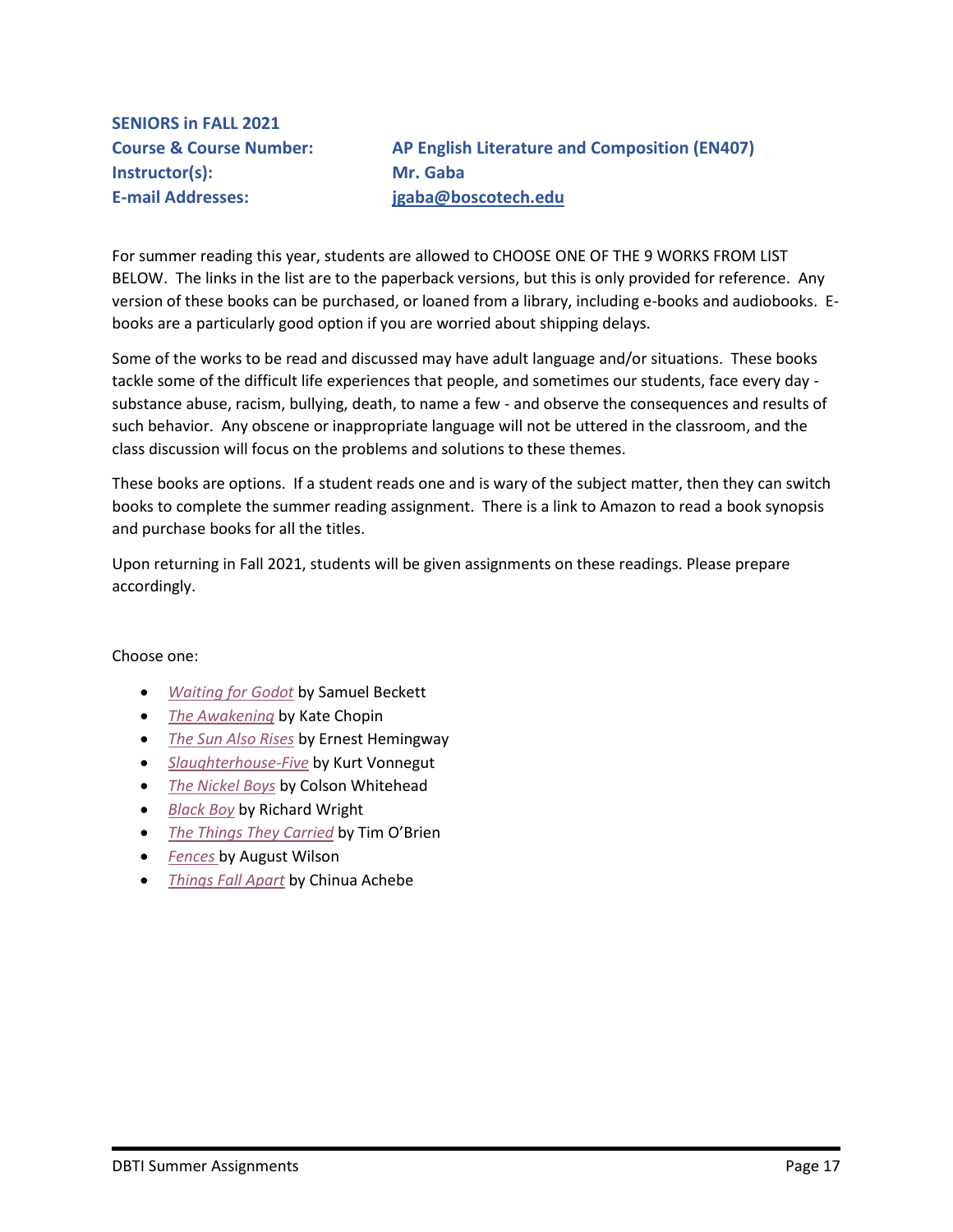<span id="page-17-0"></span>**Course & Course Number: AP Spanish Literature (FL401) E-mail Addresses: [mramirez@boscotech.edu](about:blank)**

- 1. Read "Lazarillo de Tormes" Anónimo (Prólogo, Tratado primero, Tratado segundo).
- 2. Analyze the quotes for each chapter (found on our Summer Google Classroom site) by answering these three questions for each one - ¿Quién dice la cita, qué tiene que ver con la obra (el contexto) y qué significa (el tema) and submit your work on or before the due date for each chapter (The 3 due dates can be found on our Google Classroom site).